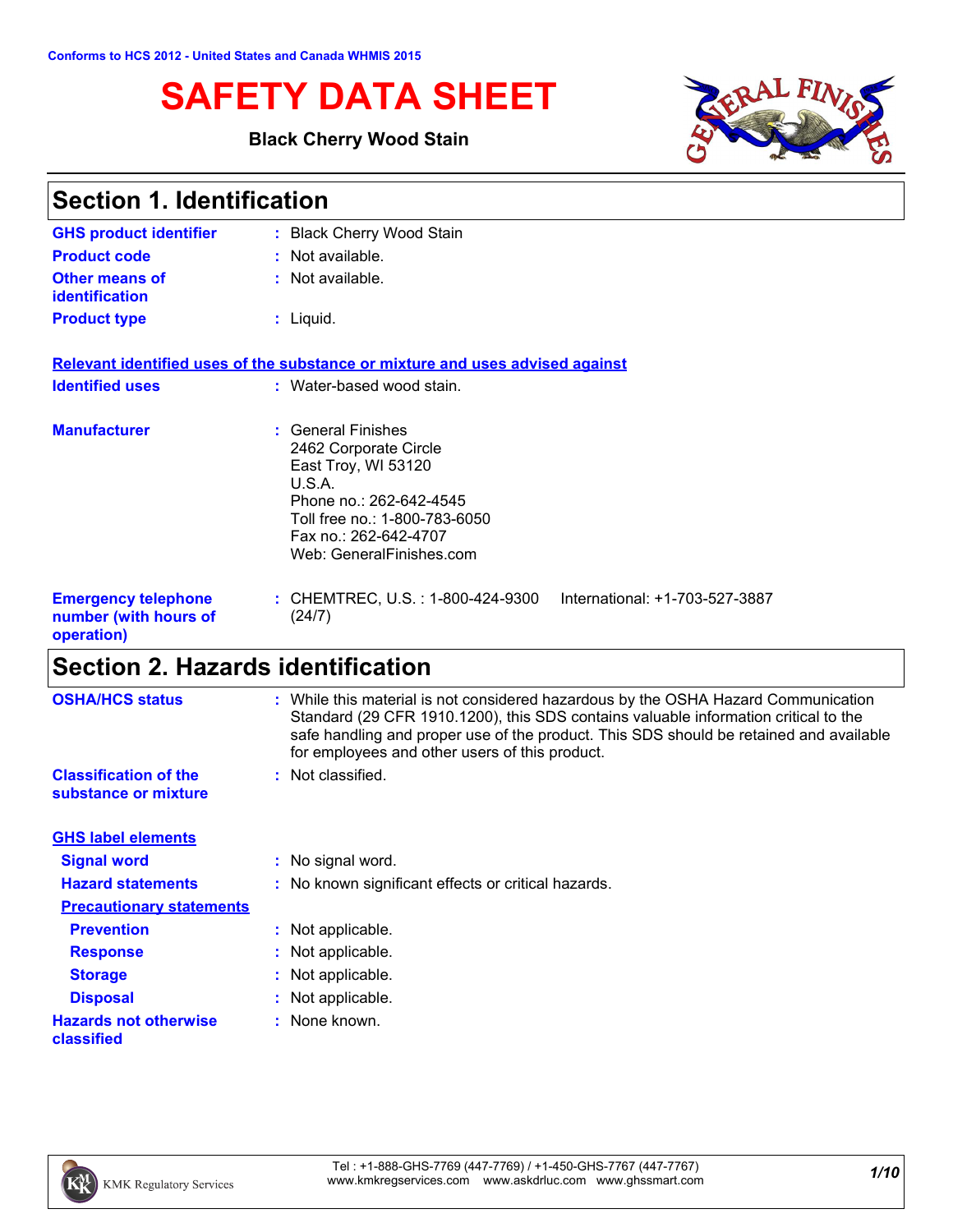

### **Section 3. Composition/information on ingredients**

**Substance/mixture :**

**identification**

- Mixture
- **Other means of :** Not available.

| <b>Ingredient name</b> | $\mathbf{0}_L$       | , number |
|------------------------|----------------------|----------|
| Propane-1,2-diol       | ، ر<br>∣ ≥1<br>ن ∠ - | 57-55-6  |

Any concentration shown as a range is to protect confidentiality or is due to batch variation.

**There are no additional ingredients present which, within the current knowledge of the supplier and in the concentrations applicable, are classified as hazardous to health or the environment and hence require reporting in this section.**

**Occupational exposure limits, if available, are listed in Section 8.**

### **Section 4. First aid measures**

**Description of necessary first aid measures**

| <b>Eye contact</b>  | : Immediately flush eyes with plenty of water, occasionally lifting the upper and lower<br>eyelids. Check for and remove any contact lenses. Get medical attention if irritation<br>occurs.                                                                                                                                                            |
|---------------------|--------------------------------------------------------------------------------------------------------------------------------------------------------------------------------------------------------------------------------------------------------------------------------------------------------------------------------------------------------|
| <b>Inhalation</b>   | : Remove victim to fresh air and keep at rest in a position comfortable for breathing. Get<br>medical attention if symptoms occur.                                                                                                                                                                                                                     |
| <b>Skin contact</b> | : Flush contaminated skin with plenty of water. Get medical attention if symptoms occur.                                                                                                                                                                                                                                                               |
| <b>Ingestion</b>    | : Wash out mouth with water. Remove victim to fresh air and keep at rest in a position<br>comfortable for breathing. If material has been swallowed and the exposed person is<br>conscious, give small quantities of water to drink. Do not induce vomiting unless<br>directed to do so by medical personnel. Get medical attention if symptoms occur. |

#### **Most important symptoms/effects, acute and delayed**

| <b>Potential acute health effects</b> |                                                     |
|---------------------------------------|-----------------------------------------------------|
| <b>Eye contact</b>                    | : No known significant effects or critical hazards. |
| <b>Inhalation</b>                     | : No known significant effects or critical hazards. |
| <b>Skin contact</b>                   | : No known significant effects or critical hazards. |
| <b>Ingestion</b>                      | : No known significant effects or critical hazards. |
| Over-exposure signs/symptoms          |                                                     |
| <b>Eye contact</b>                    | : No known significant effects or critical hazards. |
| <b>Inhalation</b>                     | : No known significant effects or critical hazards. |
| <b>Skin contact</b>                   | : No known significant effects or critical hazards. |
| <b>Ingestion</b>                      | : No known significant effects or critical hazards. |

#### **Indication of immediate medical attention and special treatment needed, if necessary**

| <b>Notes to physician</b>         | : Treat symptomatically. Contact poison treatment specialist immediately if large<br>quantities have been ingested or inhaled. |
|-----------------------------------|--------------------------------------------------------------------------------------------------------------------------------|
| <b>Specific treatments</b>        | : No specific treatment.                                                                                                       |
| <b>Protection of first-aiders</b> | No action shall be taken involving any personal risk or without suitable training.                                             |

#### **See toxicological information (Section 11)**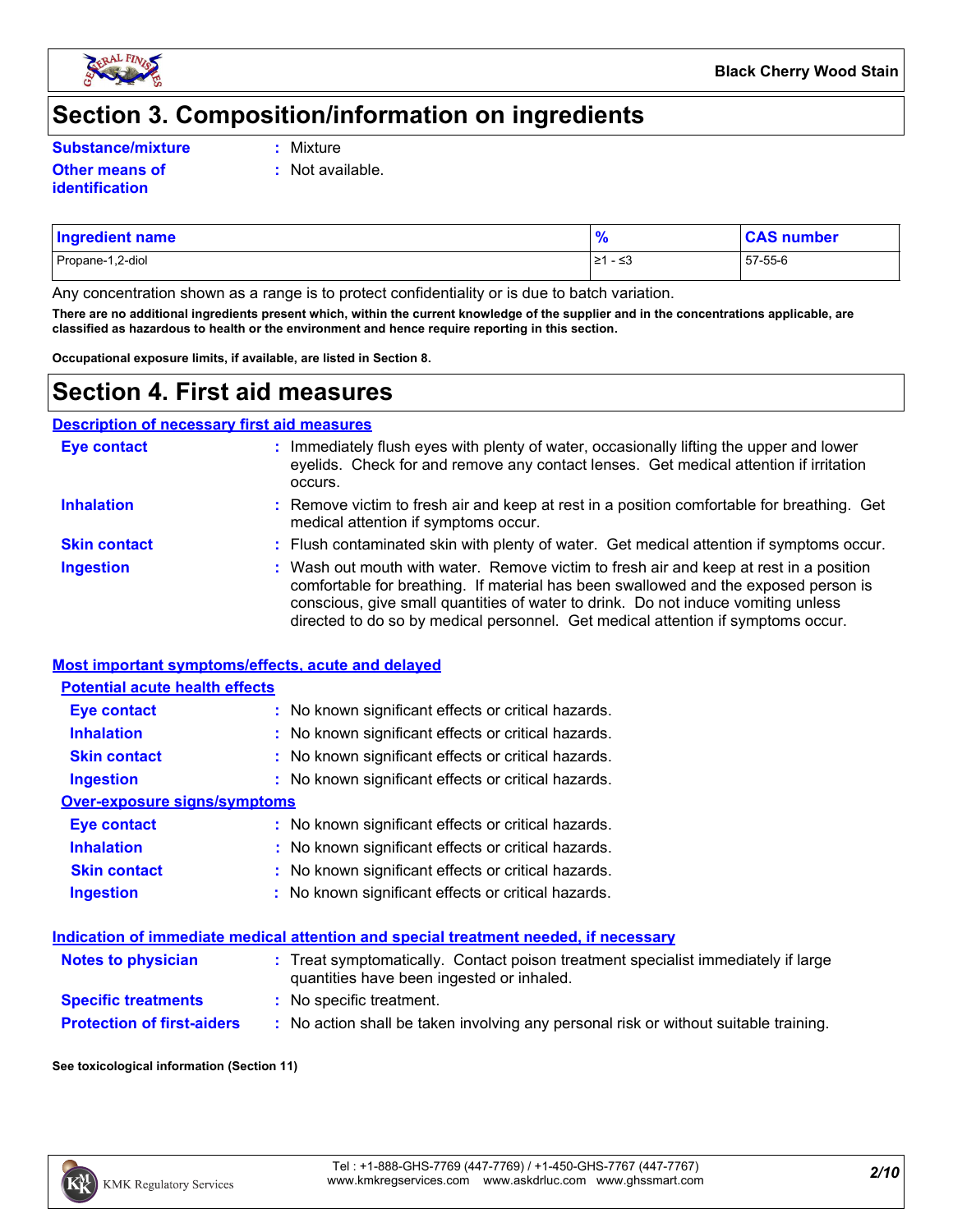

## **Section 5. Fire-fighting measures**

| <b>Extinguishing media</b>                               |                                                                                                                                                                                                     |
|----------------------------------------------------------|-----------------------------------------------------------------------------------------------------------------------------------------------------------------------------------------------------|
| <b>Suitable extinguishing</b><br>media                   | $\therefore$ In case of fire, use water spray (fog), foam, dry chemical or CO <sub>2</sub> .                                                                                                        |
| <b>Unsuitable extinguishing</b><br>media                 | : None known.                                                                                                                                                                                       |
| <b>Specific hazards arising</b><br>from the chemical     | : In a fire or if heated, a pressure increase will occur and the container may burst.                                                                                                               |
| <b>Hazardous thermal</b><br>decomposition products       | : Decomposition products may include the following materials:<br>carbon dioxide<br>carbon monoxide                                                                                                  |
| <b>Special protective actions</b><br>for fire-fighters   | : Promptly isolate the scene by removing all persons from the vicinity of the incident if<br>there is a fire. No action shall be taken involving any personal risk or without suitable<br>training. |
| <b>Special protective</b><br>equipment for fire-fighters | : Fire-fighters should wear appropriate protective equipment and self-contained breathing<br>apparatus (SCBA) with a full face-piece operated in positive pressure mode.                            |

### **Section 6. Accidental release measures**

| <b>Personal precautions, protective equipment and emergency procedures</b> |  |                                                                                                                                                                                                                                                                                                                                                                                                                                                                                                                                                                                            |  |
|----------------------------------------------------------------------------|--|--------------------------------------------------------------------------------------------------------------------------------------------------------------------------------------------------------------------------------------------------------------------------------------------------------------------------------------------------------------------------------------------------------------------------------------------------------------------------------------------------------------------------------------------------------------------------------------------|--|
| For non-emergency<br>personnel                                             |  | : No action shall be taken involving any personal risk or without suitable training.<br>Evacuate surrounding areas. Keep unnecessary and unprotected personnel from<br>entering. Do not touch or walk through spilled material. Put on appropriate personal<br>protective equipment.                                                                                                                                                                                                                                                                                                       |  |
| For emergency responders :                                                 |  | If specialized clothing is required to deal with the spillage, take note of any information in<br>Section 8 on suitable and unsuitable materials. See also the information in "For non-<br>emergency personnel".                                                                                                                                                                                                                                                                                                                                                                           |  |
| <b>Environmental precautions</b>                                           |  | : Avoid dispersal of spilled material and runoff and contact with soil, waterways, drains<br>and sewers. Inform the relevant authorities if the product has caused environmental<br>pollution (sewers, waterways, soil or air).                                                                                                                                                                                                                                                                                                                                                            |  |
| <b>Methods and materials for containment and cleaning up</b>               |  |                                                                                                                                                                                                                                                                                                                                                                                                                                                                                                                                                                                            |  |
| <b>Spill</b>                                                               |  | : Stop leak if without risk. Move containers from spill area. Prevent entry into sewers,<br>water courses, basements or confined areas. Wash spillages into an effluent treatment<br>plant or proceed as follows. Contain and collect spillage with non-combustible,<br>absorbent material e.g. sand, earth, vermiculite or diatomaceous earth and place in<br>container for disposal according to local regulations (see Section 13). Dispose of via a<br>licensed waste disposal contractor. Note: see Section 1 for emergency contact<br>information and Section 13 for waste disposal. |  |

## **Section 7. Handling and storage**

#### **Precautions for safe handling**

| <b>Protective measures</b>                       | : Put on appropriate personal protective equipment (see Section 8).                                                                                                                                                                                                    |
|--------------------------------------------------|------------------------------------------------------------------------------------------------------------------------------------------------------------------------------------------------------------------------------------------------------------------------|
| <b>Advice on general</b><br>occupational hygiene | : Eating, drinking and smoking should be prohibited in areas where this material is<br>handled, stored and processed. Workers should wash hands and face before eating,<br>drinking and smoking. See also Section 8 for additional information on hygiene<br>measures. |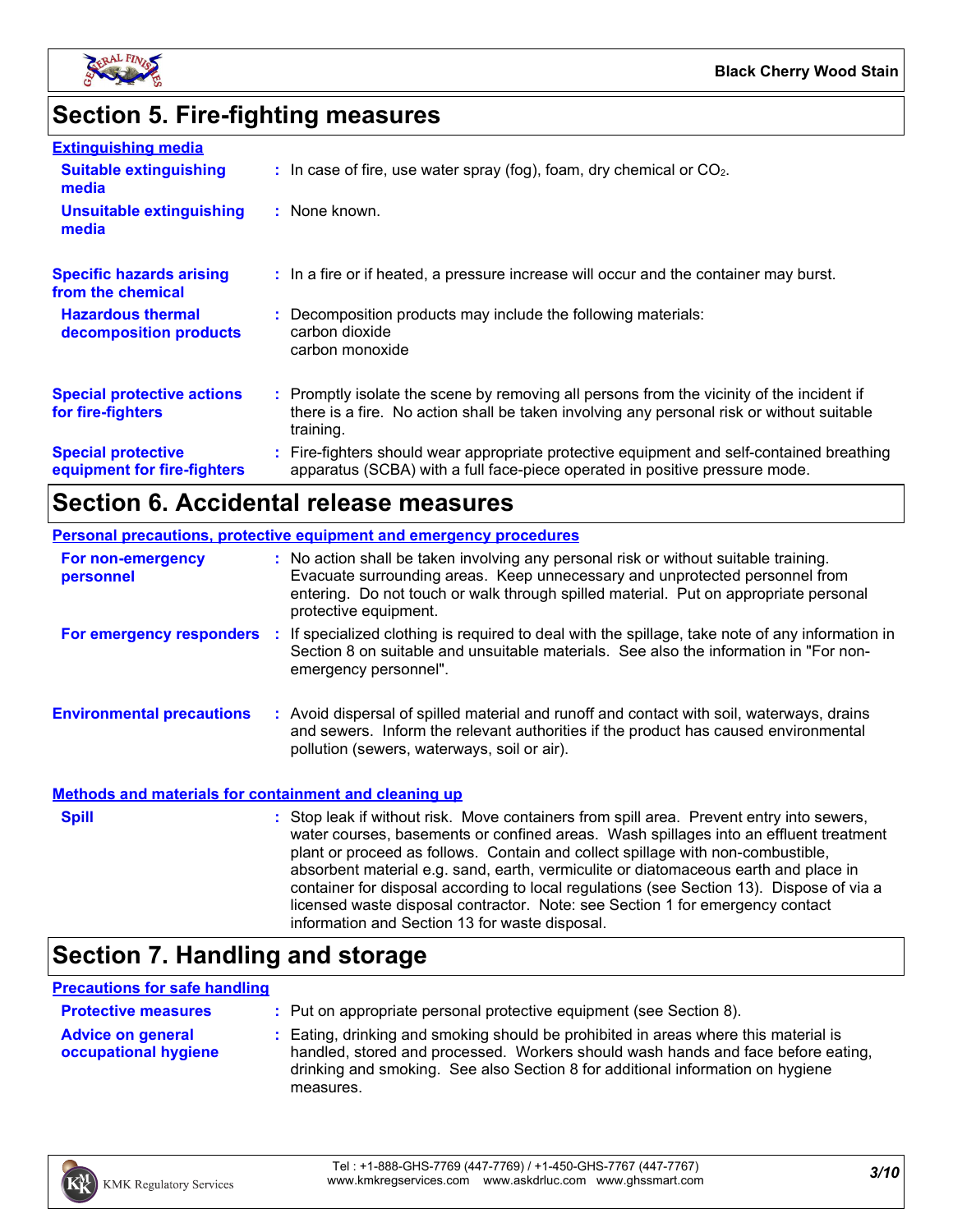

### **Section 7. Handling and storage**

|                          | <b>Conditions for safe storage, :</b> Store in accordance with local regulations. Store in original container protected from |
|--------------------------|------------------------------------------------------------------------------------------------------------------------------|
| including any            | direct sunlight in a dry, cool and well-ventilated area, away from incompatible materials                                    |
| <i>incompatibilities</i> | (see Section 10) and food and drink. Keep container tightly closed and sealed until                                          |
|                          | ready for use. Containers that have been opened must be carefully resealed and kept                                          |
|                          | upright to prevent leakage. Do not store in unlabeled containers. Use appropriate                                            |
|                          | containment to avoid environmental contamination. See Section 10 for incompatible                                            |
|                          | materials before handling or use.                                                                                            |

### **Section 8. Exposure controls/personal protection**

#### **Control parameters**

### **United States**

#### **Occupational exposure limits**

| Ingredient name  | <b>Exposure limits</b>                                                    |
|------------------|---------------------------------------------------------------------------|
| Propane-1,2-diol | AIHA WEEL (United States, 10/2011).<br>TWA: 10 mg/m <sup>3</sup> 8 hours. |

#### **Canada**

#### **Occupational exposure limits**

| <b>Ingredient name</b> | <b>Exposure limits</b>                                                                                                                                                                                          |
|------------------------|-----------------------------------------------------------------------------------------------------------------------------------------------------------------------------------------------------------------|
| Propane-1,2-diol       | CA Ontario Provincial (Canada, 7/2015).<br>TWA: 10 mg/m <sup>3</sup> 8 hours. Form: Aerosol only<br>TWA: 155 mg/m <sup>3</sup> 8 hours. Form: Vapor and aerosol<br>TWA: 50 ppm 8 hours. Form: Vapor and aerosol |

| <b>Appropriate engineering</b><br><b>controls</b> | : Good general ventilation should be sufficient to control worker exposure to airborne<br>contaminants.                                                          |
|---------------------------------------------------|------------------------------------------------------------------------------------------------------------------------------------------------------------------|
| <b>Environmental exposure</b><br><b>controls</b>  | : Emissions from ventilation or work process equipment should be checked to ensure<br>they comply with the requirements of environmental protection legislation. |

| <b>Individual protection measures</b> |                                                                                                                                                                                                                                                                                                                                                                                                   |
|---------------------------------------|---------------------------------------------------------------------------------------------------------------------------------------------------------------------------------------------------------------------------------------------------------------------------------------------------------------------------------------------------------------------------------------------------|
| <b>Hygiene measures</b>               | : Wash hands, forearms and face thoroughly after handling chemical products, before<br>eating, smoking and using the lavatory and at the end of the working period.<br>Appropriate techniques should be used to remove potentially contaminated clothing.<br>Wash contaminated clothing before reusing. Ensure that eyewash stations and safety<br>showers are close to the workstation location. |
| <b>Eye/face protection</b>            | : Safety eyewear complying with an approved standard should be used when a risk<br>assessment indicates this is necessary to avoid exposure to liquid splashes, mists,<br>gases or dusts. If contact is possible, the following protection should be worn, unless<br>the assessment indicates a higher degree of protection: safety glasses with side-shields.                                    |
| <b>Skin protection</b>                |                                                                                                                                                                                                                                                                                                                                                                                                   |
| <b>Hand protection</b>                | : Chemical-resistant, impervious gloves complying with an approved standard should be<br>worn at all times when handling chemical products if a risk assessment indicates this is<br>necessary.                                                                                                                                                                                                   |
| <b>Body protection</b>                | : Personal protective equipment for the body should be selected based on the task being<br>performed and the risks involved and should be approved by a specialist before<br>handling this product.                                                                                                                                                                                               |
| <b>Other skin protection</b>          | : Appropriate footwear and any additional skin protection measures should be selected<br>based on the task being performed and the risks involved and should be approved by a<br>specialist before handling this product.                                                                                                                                                                         |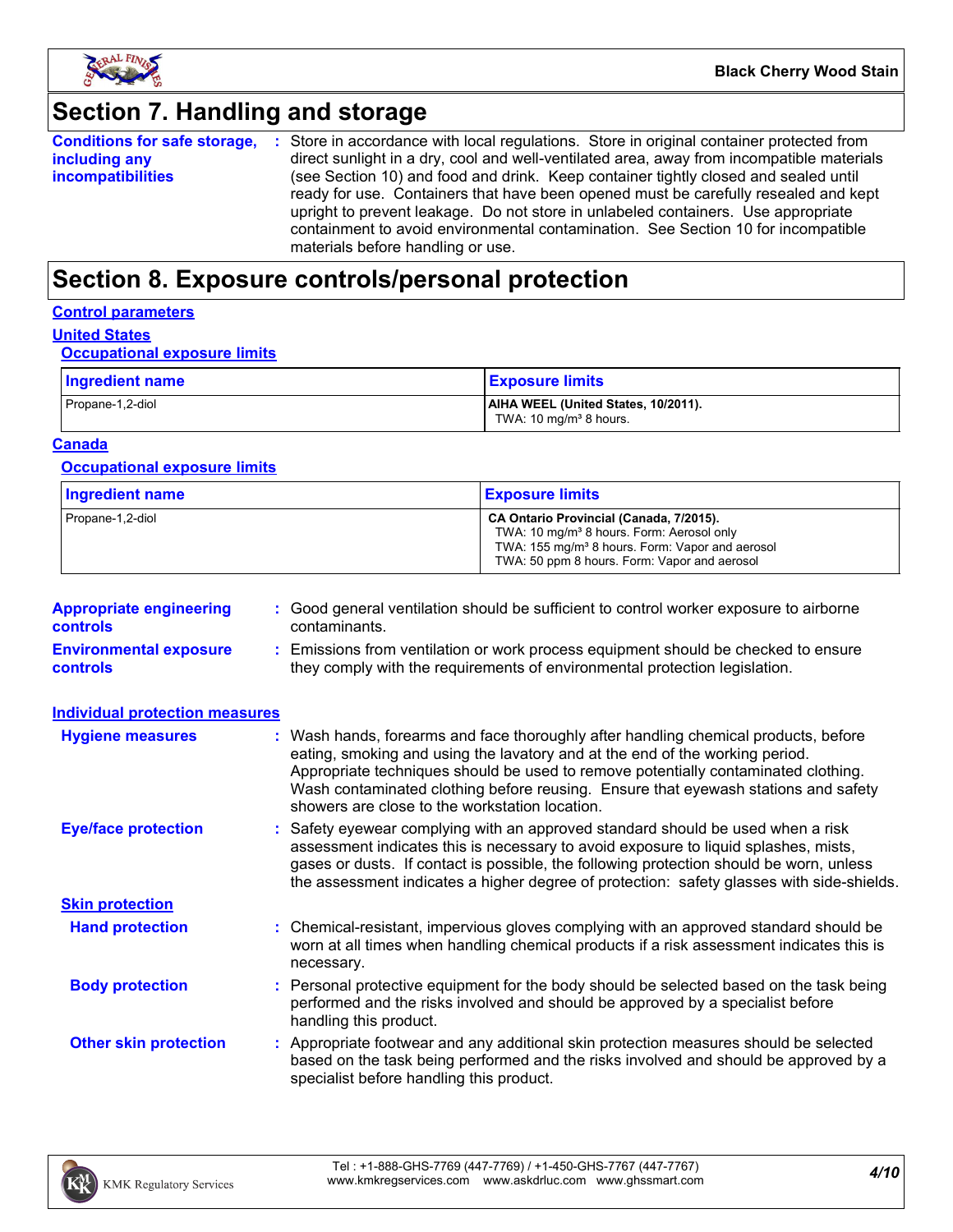

### **Section 8. Exposure controls/personal protection**

Based on the hazard and potential for exposure, select a respirator that meets the appropriate standard or certification. Respirators must be used according to a respiratory protection program to ensure proper fitting, training, and other important aspects of use.

### **Section 9. Physical and chemical properties**

| <b>Appearance</b>                                 |    |                     |
|---------------------------------------------------|----|---------------------|
| <b>Physical state</b>                             |    | Liquid. [Viscous.]  |
| <b>Color</b>                                      |    | Red Brown.          |
| Odor                                              |    | Not available.      |
| <b>Odor threshold</b>                             |    | Not available.      |
| рH                                                |    | 8 to 9              |
| <b>Melting point</b>                              |    | Not available.      |
| <b>Boiling point</b>                              |    | Not available.      |
| <b>Flash point</b>                                |    | Not available.      |
| <b>Evaporation rate</b>                           |    | Not available.      |
| <b>Flammability (solid, gas)</b>                  |    | Not available.      |
| Lower and upper explosive<br>(flammable) limits   |    | Not available.      |
| <b>Vapor pressure</b>                             |    | Not available.      |
| <b>Vapor density</b>                              |    | Not available.      |
| <b>Relative density</b>                           |    | 1.03                |
| <b>Solubility</b>                                 |    | : Soluble in water. |
| <b>Partition coefficient: n-</b><br>octanol/water |    | Not available.      |
| <b>Auto-ignition temperature</b>                  |    | Not available.      |
| <b>Decomposition temperature</b>                  |    | Not available.      |
| <b>Viscosity</b>                                  |    | Not available.      |
| <b>VOC content</b>                                |    | 154.436 g/L         |
| Flow time (ISO 2431)                              | ř. | Not available.      |

### **Section 10. Stability and reactivity**

| <b>Reactivity</b>                            | : No specific test data related to reactivity available for this product or its ingredients.              |
|----------------------------------------------|-----------------------------------------------------------------------------------------------------------|
| <b>Chemical stability</b>                    | : The product is stable.                                                                                  |
| <b>Possibility of hazardous</b><br>reactions | : Under normal conditions of storage and use, hazardous reactions will not occur.                         |
| <b>Conditions to avoid</b>                   | : Protect from freezing.                                                                                  |
| <b>Incompatible materials</b>                | : Reactive or incompatible with the following materials: oxidizing materials.                             |
| <b>Hazardous decomposition</b><br>products   | : Under normal conditions of storage and use, hazardous decomposition products should<br>not be produced. |

*5/10* Tel : +1-888-GHS-7769 (447-7769) / +1-450-GHS-7767 (447-7767) www.kmkregservices.com www.askdrluc.com www.ghssmart.com

**Respiratory protection :**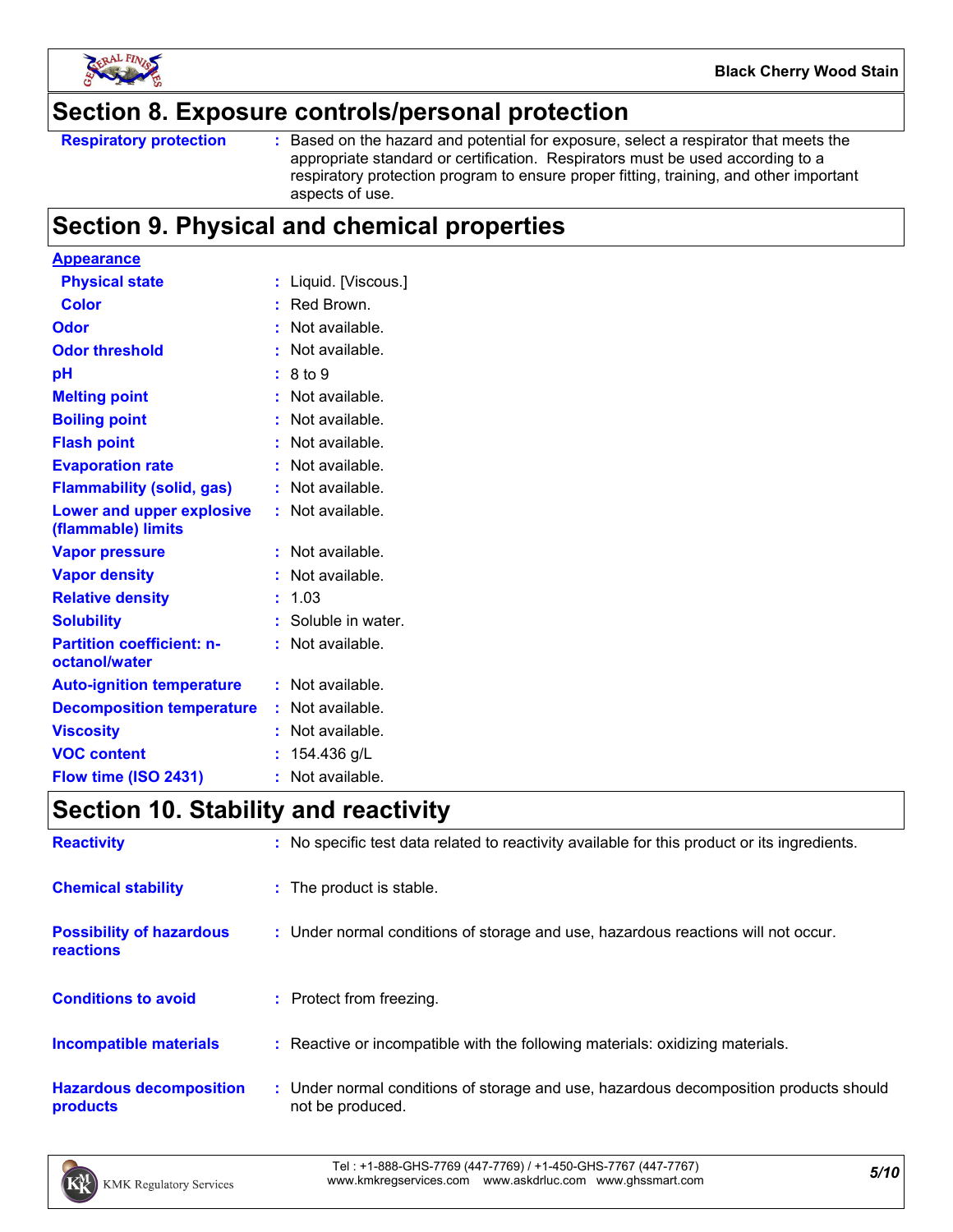

### **Section 11. Toxicological information**

#### **Information on toxicological effects**

#### **Acute toxicity**

| <b>Product/ingredient name</b> | Result                   | <b>Species</b> | <b>Dose</b>            | <b>Exposure</b> |  |
|--------------------------------|--------------------------|----------------|------------------------|-----------------|--|
| Propane-1,2-diol               | LD50 Dermal<br>LD50 Oral | Rabbit<br>Rat  | 20800 mg/kg<br>20 g/kg |                 |  |

#### **Irritation/Corrosion**

| <b>Product/ingredient name</b> | <b>Result</b>                                | <b>Species</b>   | <b>Score</b> | <u>  Exposure</u>         | <b>Observation</b> |
|--------------------------------|----------------------------------------------|------------------|--------------|---------------------------|--------------------|
| Propane-1,2-diol               | Eves - Mild irritant<br>Eves - Mild irritant | Rabbit<br>Rabbit |              | 24 hours 500 mg<br>100 mg |                    |
|                                |                                              |                  |              |                           |                    |

#### **Sensitization**

There is no data available.

#### **Mutagenicity**

There is no data available.

#### **Carcinogenicity**

There is no data available.

#### **Reproductive toxicity**

There is no data available.

#### **Teratogenicity**

There is no data available.

#### **Specific target organ toxicity (single exposure)**

There is no data available.

#### **Specific target organ toxicity (repeated exposure)**

There is no data available.

#### **Aspiration hazard**

There is no data available.

| Information on the likely<br>routes of exposure | : Dermal contact. Eye contact. Inhalation. Ingestion. |
|-------------------------------------------------|-------------------------------------------------------|
| <b>Potential acute health effects</b>           |                                                       |
| <b>Eye contact</b>                              | : No known significant effects or critical hazards.   |
| <b>Inhalation</b>                               | : No known significant effects or critical hazards.   |
| <b>Skin contact</b>                             | : No known significant effects or critical hazards.   |

#### **Ingestion :** No known significant effects or critical hazards.

| Symptoms related to the physical, chemical and toxicological characteristics |                                                     |  |  |  |  |
|------------------------------------------------------------------------------|-----------------------------------------------------|--|--|--|--|
| Eye contact                                                                  | : No known significant effects or critical hazards. |  |  |  |  |
| <b>Inhalation</b>                                                            | : No known significant effects or critical hazards. |  |  |  |  |
| <b>Skin contact</b>                                                          | : No known significant effects or critical hazards. |  |  |  |  |
| <b>Ingestion</b>                                                             | : No known significant effects or critical hazards. |  |  |  |  |

#### **Delayed and immediate effects and also chronic effects from short and long term exposure**

| <b>Short term exposure</b>                   |                                                     |
|----------------------------------------------|-----------------------------------------------------|
| <b>Potential immediate</b><br><b>effects</b> | : No known significant effects or critical hazards. |
| <b>Potential delaved effects</b>             | : No known significant effects or critical hazards. |

*6/10* Tel : +1-888-GHS-7769 (447-7769) / +1-450-GHS-7767 (447-7767) www.kmkregservices.com www.askdrluc.com www.ghssmart.com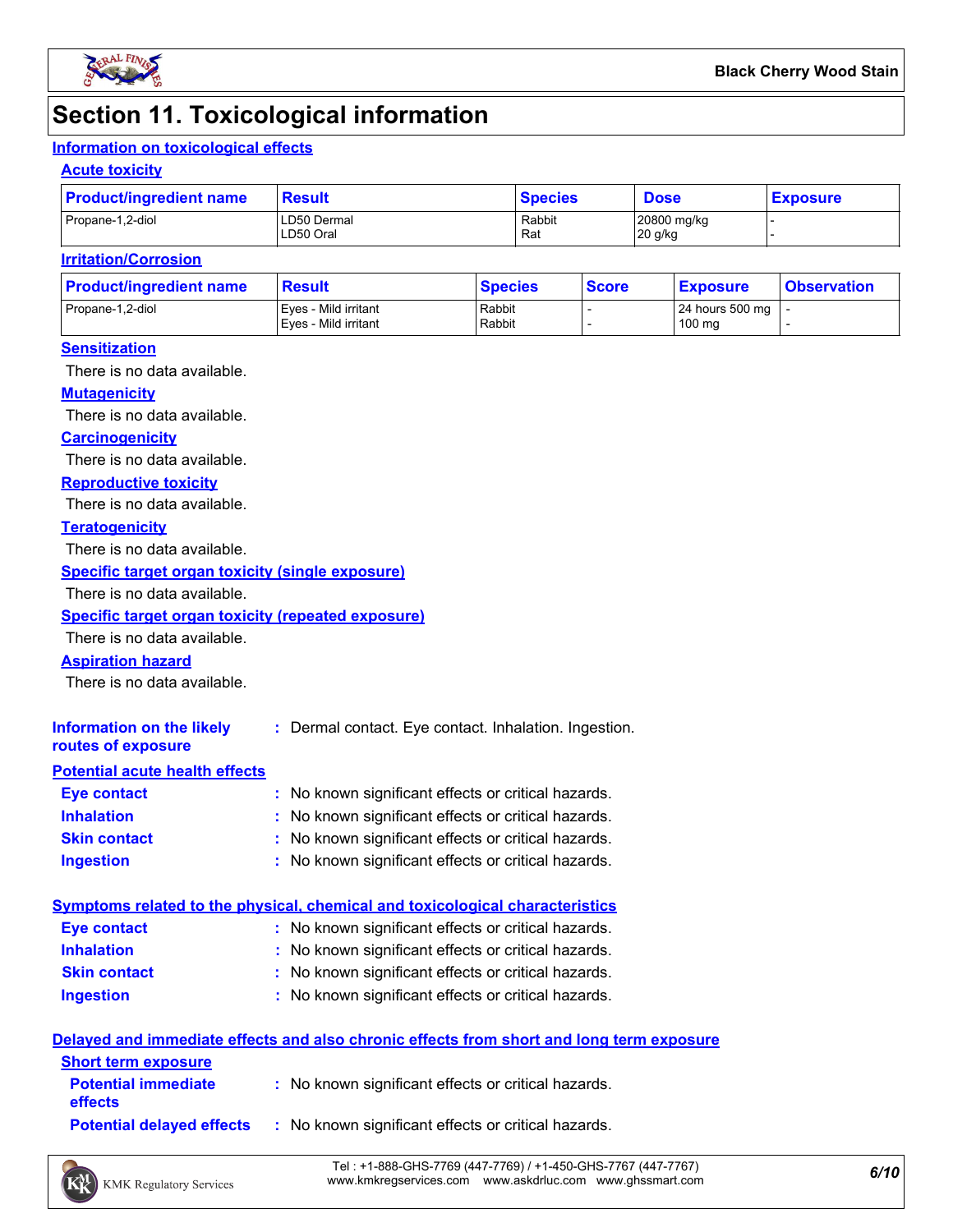

### **Section 11. Toxicological information**

| <b>Long term exposure</b>               |                                                     |
|-----------------------------------------|-----------------------------------------------------|
| <b>Potential immediate</b><br>effects   | : No known significant effects or critical hazards. |
| <b>Potential delayed effects</b>        | : No known significant effects or critical hazards. |
| <b>Potential chronic health effects</b> |                                                     |
| <b>General</b>                          | : No known significant effects or critical hazards. |
| <b>Carcinogenicity</b>                  | : No known significant effects or critical hazards. |
| <b>Mutagenicity</b>                     | : No known significant effects or critical hazards. |
| <b>Teratogenicity</b>                   | : No known significant effects or critical hazards. |
| <b>Developmental effects</b>            | : No known significant effects or critical hazards. |
| <b>Fertility effects</b>                | : No known significant effects or critical hazards. |

#### **Numerical measures of toxicity**

#### **Acute toxicity estimates**

There is no data available.

### **Section 12. Ecological information**

#### **Toxicity**

| <b>Product/ingredient name</b> | <b>Result</b>                       | <b>Species</b>                   | <b>Exposure</b> |
|--------------------------------|-------------------------------------|----------------------------------|-----------------|
| Propane-1,2-diol               | Acute EC50 >110 ppm Fresh water     | Daphnia - Daphnia magna          | 48 hours        |
|                                | Acute LC50 1020000 µg/L Fresh water | Crustaceans - Ceriodaphnia dubia | 48 hours        |
|                                | Acute LC50 710000 ug/L Fresh water  | Fish - Pimephales promelas       | 96 hours        |

#### **Persistence and degradability**

There is no data available.

#### **Bioaccumulative potential**

| <b>Product/ingredient name</b> | $\mathsf{LogP}_\mathsf{ow}$ | <b>DAC</b><br><b>DUI</b> | <b>Potential</b> |
|--------------------------------|-----------------------------|--------------------------|------------------|
| Propane-1,2-diol               | 07، ا                       |                          | l low            |

#### **Mobility in soil**

| <b>Soil/water partition</b>    | $:$ Not available. |
|--------------------------------|--------------------|
| coefficient (K <sub>oc</sub> ) |                    |

#### **Other adverse effects** : No known significant effects or critical hazards.

### **Section 13. Disposal considerations**

**Disposal methods :**

The generation of waste should be avoided or minimized wherever possible. Disposal of this product, solutions and any by-products should comply with the requirements of environmental protection and waste disposal legislation and any regional local authority requirements. Dispose of surplus and non-recyclable products via a licensed waste disposal contractor. Waste should not be disposed of untreated to the sewer unless fully compliant with the requirements of all authorities with jurisdiction. Waste packaging should be recycled. Incineration or landfill should only be considered when recycling is not feasible. This material and its container must be disposed of in a safe way. Empty containers or liners may retain some product residues. Avoid dispersal of spilled

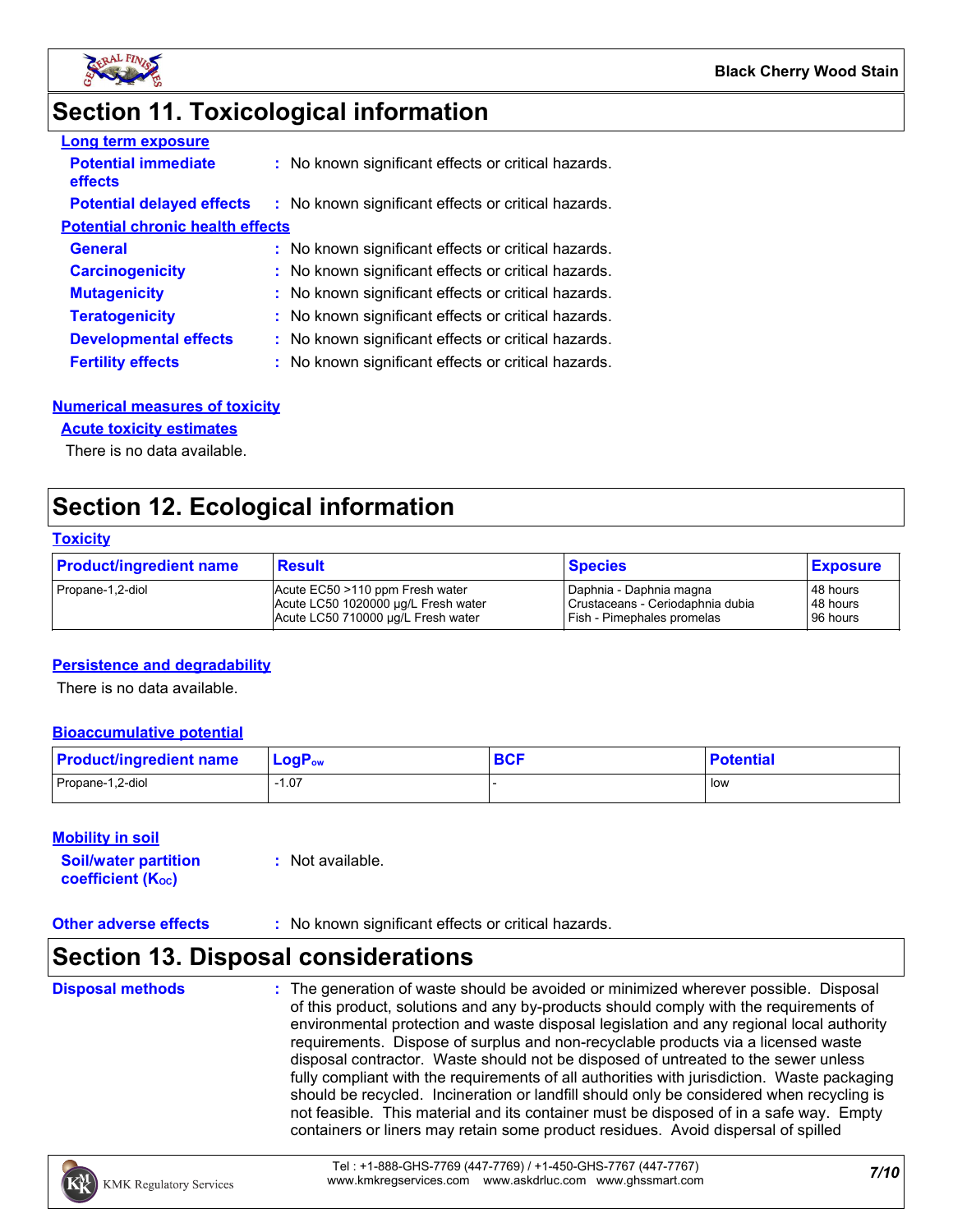

### **Section 13. Disposal considerations**

material and runoff and contact with soil, waterways, drains and sewers.

### **Section 14. Transport information**

|                                      | <b>DOT Classification</b> | <b>TDG Classification</b> | <b>IMDG</b>    | <b>IATA</b>    |
|--------------------------------------|---------------------------|---------------------------|----------------|----------------|
| <b>UN number</b>                     | Not regulated.            | Not regulated.            | Not regulated. | Not regulated. |
| <b>UN proper</b><br>shipping name    |                           |                           |                |                |
| <b>Transport</b><br>hazard class(es) |                           | -                         |                |                |
| <b>Packing group</b>                 |                           |                           |                |                |
| <b>Environmental</b><br>hazards      | No.                       | No.                       | No.            | No.            |

**AERG :** Not applicable.

**Special precautions for user Transport within user's premises:** always transport in closed containers that are **:** upright and secure. Ensure that persons transporting the product know what to do in the event of an accident or spillage.

### **Section 15. Regulatory information**

| <b>U.S. Federal regulations</b>                                                   | <b>TSCA 8(a) PAIR:</b> Octamethylcyclotetrasiloxane; Poly(oxy-1,2-ethanediyl), $\alpha$ -[4-(1,1,3,3-<br>tetramethylbutyl)phenyl]- $\omega$ -hydroxy-; Poly(oxy-1,2-ethanediyl), $\alpha$ -[(1,1,3,3-<br>tetramethylbutyl)phenyl]-w-hydroxy- |
|-----------------------------------------------------------------------------------|----------------------------------------------------------------------------------------------------------------------------------------------------------------------------------------------------------------------------------------------|
|                                                                                   | TSCA 8(a) CDR Exempt/Partial exemption: Not determined                                                                                                                                                                                       |
|                                                                                   | United States inventory (TSCA 8b): All components are listed or exempted.                                                                                                                                                                    |
|                                                                                   | Commerce control list precursor: 2,2',2"-Nitrilotriethanol                                                                                                                                                                                   |
|                                                                                   | Clean Water Act (CWA) 311: Propionic acid; Propylene oxide; Cyclohexane                                                                                                                                                                      |
| <b>Clean Air Act Section 112</b><br>(b) Hazardous Air<br><b>Pollutants (HAPs)</b> | : Listed                                                                                                                                                                                                                                     |
| <b>Clean Air Act Section 602</b><br><b>Class I Substances</b>                     | : Not listed                                                                                                                                                                                                                                 |
| <b>Clean Air Act Section 602</b><br><b>Class II Substances</b>                    | : Not listed                                                                                                                                                                                                                                 |
| <b>DEA List I Chemicals</b><br>(Precursor Chemicals)                              | : Not listed                                                                                                                                                                                                                                 |
| <b>DEA List II Chemicals</b><br><b>(Essential Chemicals)</b>                      | : Not listed                                                                                                                                                                                                                                 |
| <b>SARA 302/304</b>                                                               |                                                                                                                                                                                                                                              |
| <b>Composition/information on ingredients</b>                                     |                                                                                                                                                                                                                                              |

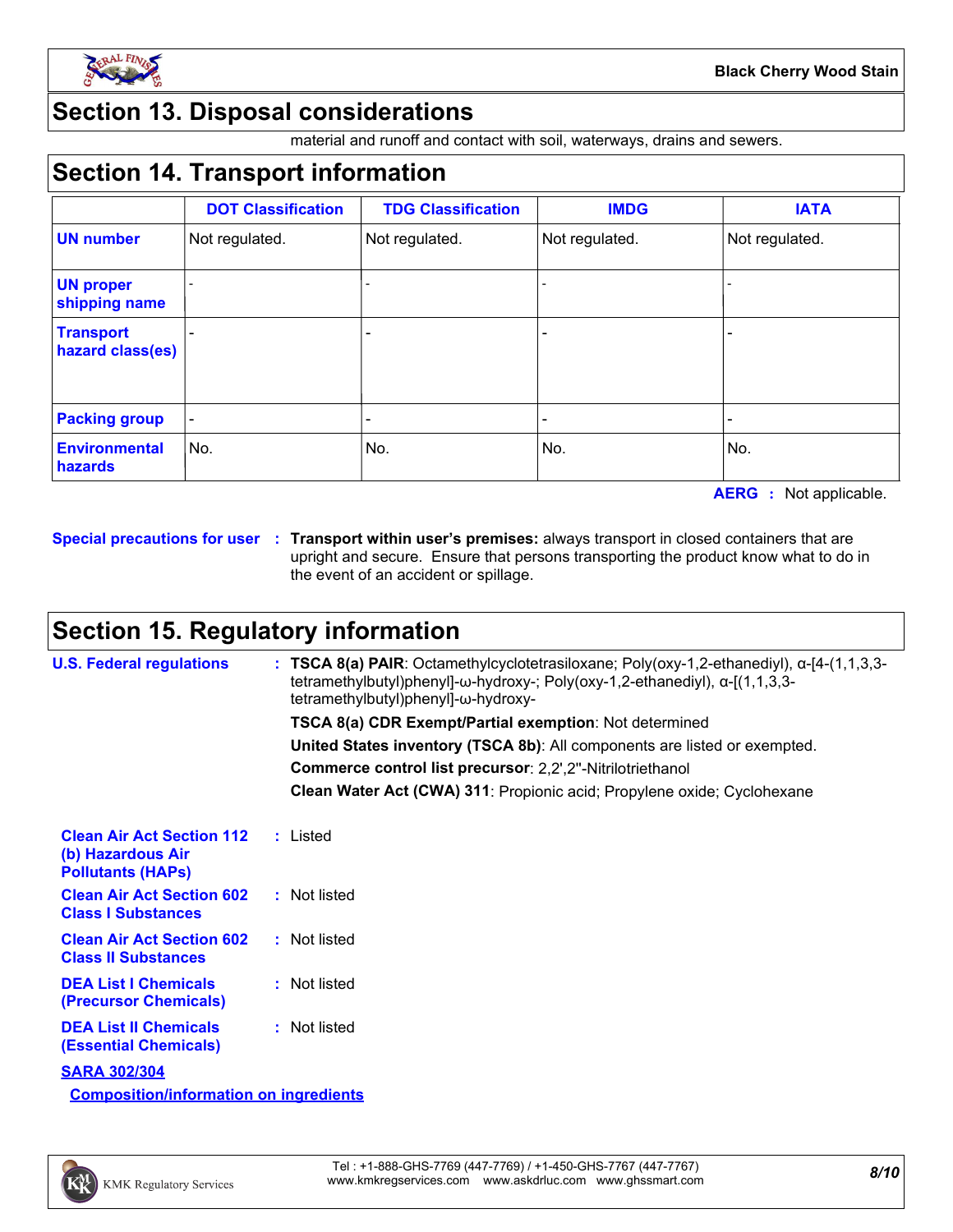

### **Section 15. Regulatory information**

|                 |            | <b>SARA 302 TPQ</b> |           | <b>SARA 304 RQ</b> |           |
|-----------------|------------|---------------------|-----------|--------------------|-----------|
| <b>Name</b>     | <b>EHS</b> | (lbs)               | (gallons) | (lbs)              | (gallons) |
| Hydrazine       | Yes.       | 1000                | 119.9     |                    | 0.12      |
| Ethylene oxide  | Yes.       | 1000                |           | 10                 |           |
| Propylene oxide | Yes.       | 10000               | 1444.3    | 100                | 14.4      |

**SARA 304 RQ :** 4191067.9 lbs / 1902744.8 kg [488011.7 gal / 1847325.1 L]

#### **SARA 311/312**

**Classification :** Not applicable.

#### **Composition/information on ingredients**

| <b>Name</b>      | <b>Classification</b>                            |
|------------------|--------------------------------------------------|
| Propane-1,2-diol | SERIOUS EYE DAMAGE/ EYE IRRITATION - Category 2A |

#### **SARA 313**

There is no data available.

#### **State regulations**

**Massachusetts :**

- : None of the components are listed. **New York :** None of the components are listed.
- 
- **New Jersey :** The following components are listed: Propane-1,2-diol

**Pennsylvania :** The following components are listed: Propane-1,2-diol

#### **California Prop. 65**

**A WARNING**: This product can expose you to Ethylene oxide, which is known to the State of California to cause cancer and birth defects or other reproductive harm. This product can expose you to chemicals including Hydrazine, 1,4-Dioxane, Propylene oxide, which are known to the State of California to cause cancer, and Ethanediol, which is known to the State of California to cause birth defects or other reproductive harm. For more information go to www. P65Warnings.ca.gov.

| Ingredient name | No significant risk<br><b>level</b> | <b>Maximum</b><br>acceptable dosage<br><b>level</b> |  |
|-----------------|-------------------------------------|-----------------------------------------------------|--|
| Hydrazine       | Yes.                                |                                                     |  |
| 1,4-Dioxane     | Yes.                                |                                                     |  |
| Ethylene oxide  | Yes.                                | Yes.                                                |  |
| Propylene oxide |                                     |                                                     |  |
| Ethanediol      |                                     | Yes.                                                |  |

#### **Canada**

**Canadian lists**

- **Canadian NPRI :** None of the components are listed.
- **CEPA Toxic substances :** None of the components are listed.
	- **:** Not determined.

#### **Canada inventory (DSL NDSL)**